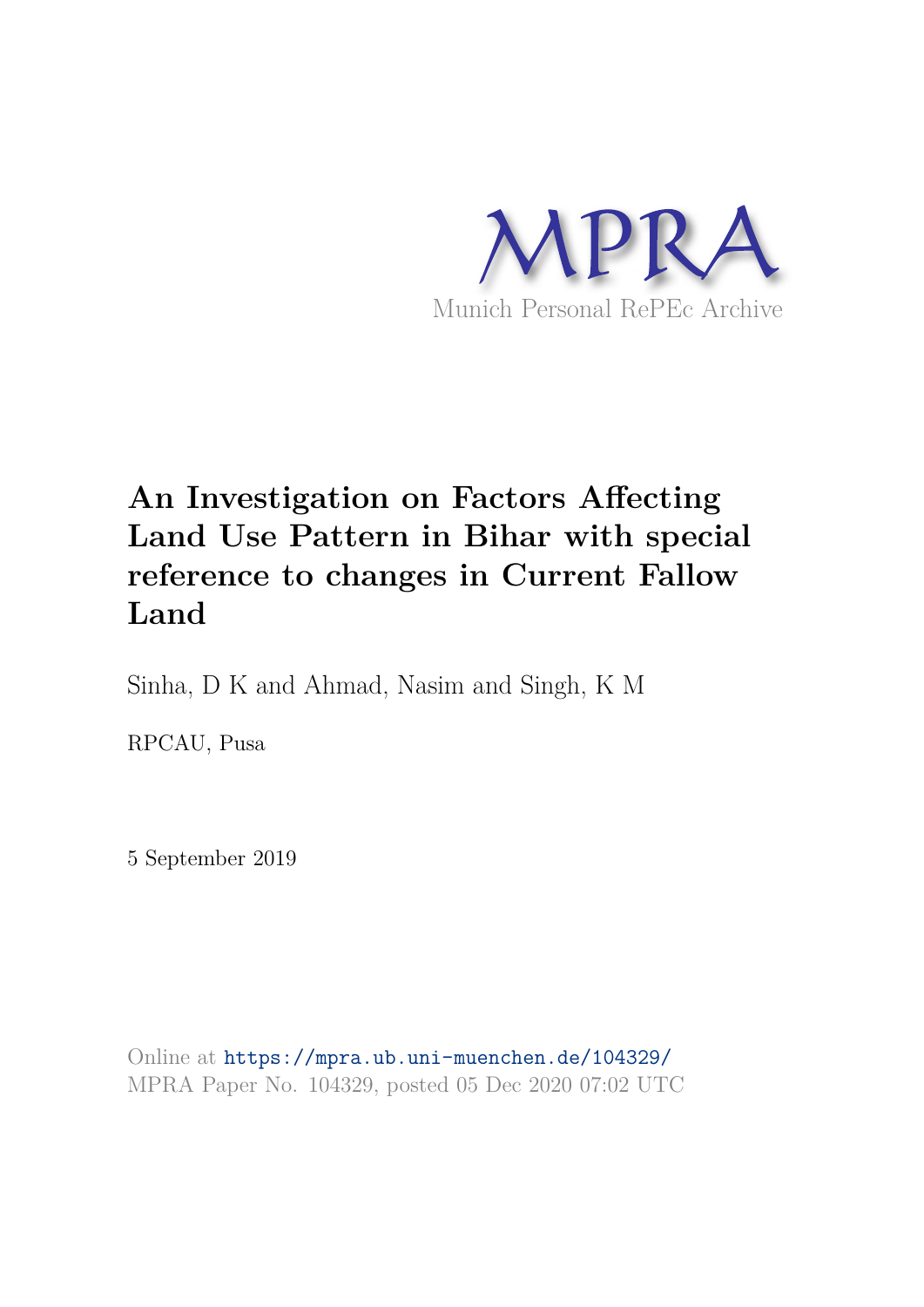## **An Investigation on Factors Affecting Land Use Pattern in Bihar with special reference to changes in Current Fallow Land**

#### D.K. Sinha, Nasim Ahmad and K.M. Singh

#### **Abstract**

Endowment of fertile Gangetic alluvial soil and abundant water resources, particularly groundwater resources altogether constitute core components for development of agriculture in Bihar. An effort has been made in this paper to analyze factors responsible for changes in land use pattern especially increase in current fallows, shrinking net sown area and shifting of land for non-agricultural purposes in the state. The categories of land such as barren, culturable waste and permanent pastures and grazing lands have shown declining trend and these land may probably have shifted towards other categories of area under non-agricultural uses, land under tree crops and groves as well as fallow lands. A larger concentration of current fallow lands was accounted for in Gaya, Patna, Purnea, Munger, Jehanabad & Kishanganj districts. The rainfall and road length did have significant impact on the level of current fallows. Erratic monsoon and labour scarcity during the study period of present century resulted in accumulation of current fallow lands. It was further observed that the nonagricultural use of land was identified as the dominant factor for changes in common lands as it affected the current fallows negatively. It is a challenging task for policy makers to maximize the income of farmers from a continuously declining in net sown area, deteriorating climatic conditions as well as labour scarce conditions, therby resulting in aggregation of current fallows. In order to discourage the rising tendency in current fallows or to bring current fallows under cultivation, cheap sources of irrigation are needed. Revival of canal irrigation, large scale expansion of electric/solar operated irrigation devices may be the suitable way, who in turn lower the production cost and enhance the margin of profit to the farmers.

**Key-words:** Endowment, fallow lands, current fallows, climatic condition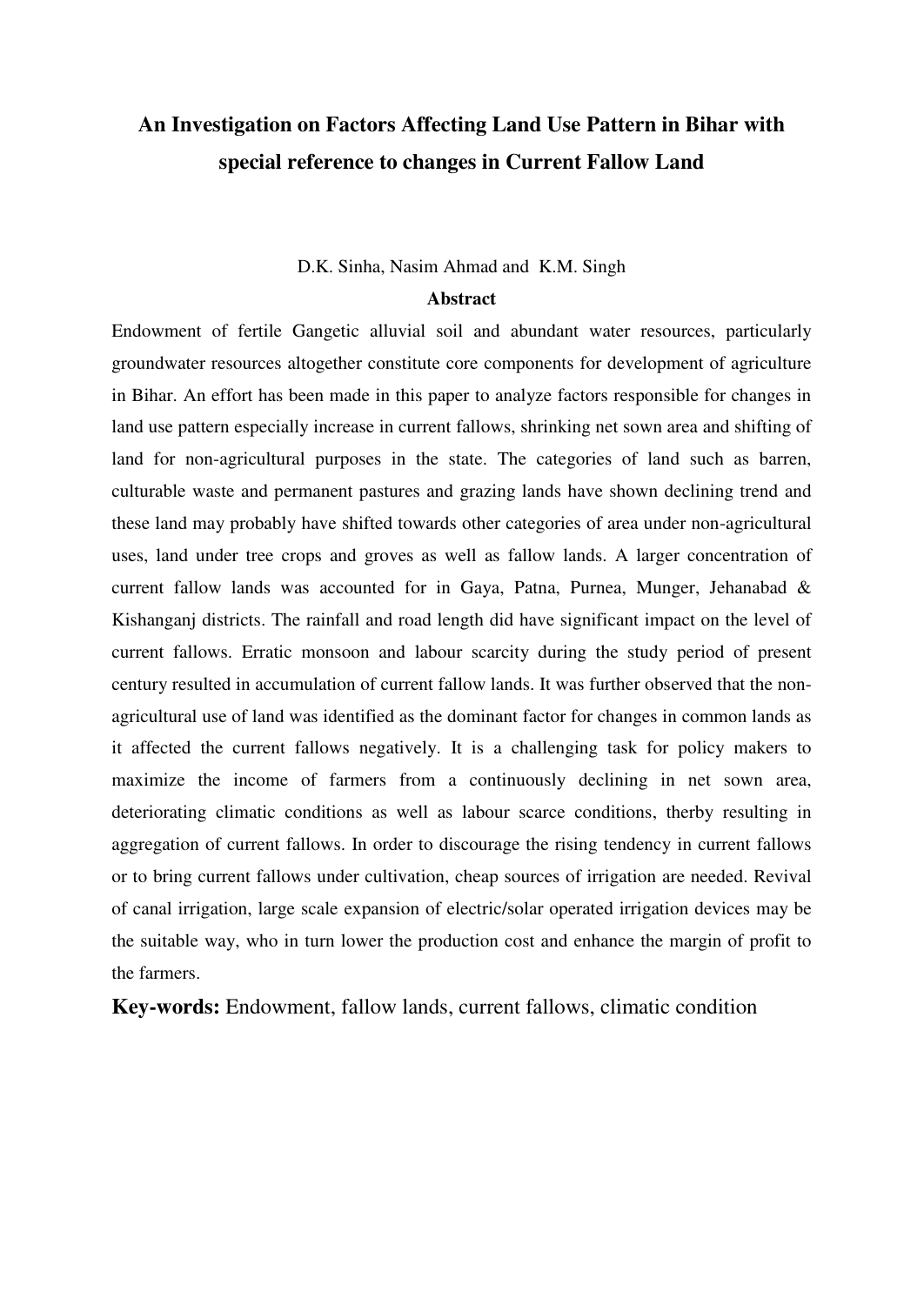## **An Investigation on Factors Affecting Land Use Pattern in Bihar with special reference to changes in Current Fallow Land**

**Introduction:** Bihar with a total population of about 116 million people is the most densely populated state in India and ranked third largest state of India with respect to population and seventh in terms of area. Home to a large proportion (58%) of young (below the age of 25) population, the state is ranked at the top in terms of highest proportion of young people as compared with all other states of the country. Bihar is endowed with various diversified natural gifts. Fertile Gangetic alluvial soil, abundant water resources, particularly groundwater resources together forms the core components for development of agriculture in Bihar. The state is considered as destination for second Green Revolution in the country. Several reports including the National Farmers' Commission have emphasized the need for accelerated development of agriculture in eastern India for securing food security of the country.

Since time immemorial, human used land to meet their material, social and cultural needs. In this process, they are modifying lands in various ways, often with known impacts on climatic conditions. Change in land use pattern is a complex phenomenon which is affected by several socio-economic, climatic conditions and institutional factors. Technological changes have also extended change in land use pattern. Intensive cultivation, resulting in changing marginal land into more productive agricultural lands through capital intensive cultivation, ignited by technological changes<sup>[1]</sup>. The importance of institutional factors leading to under utilization of agricultural lands, especially when the people employed in urban areas keep lands idle for using it after retirement or for speculative purposes<sup>[2]</sup>. However, this is not true in case of flood and drought prone areas, and state like Bihar, where farmers are financially weak and technological expansion is very limited. Despite this, the change in land use has taken place in conformity with shifting of land towards non-agricultural uses. The dynamics of land use was analyzed and estimated that the shift in land use in each state with the help of simple identity of linearly additive land uses changes <sup>[3]</sup>.

There was a general decreasing trend in area under permanent pastures (grazing land) and barren and uncultivable land. Increase in land under non agricultural uses has been due to shifting of area from the land under cultivable waste, current fallows and fallow lands other than current fallow <sup>[4,5]</sup>. In Bihar, area under current fallow has been found stepping up over the time, thereby reducing the net sown area  $\left[6\right]$ . For the state as a whole, the current fallows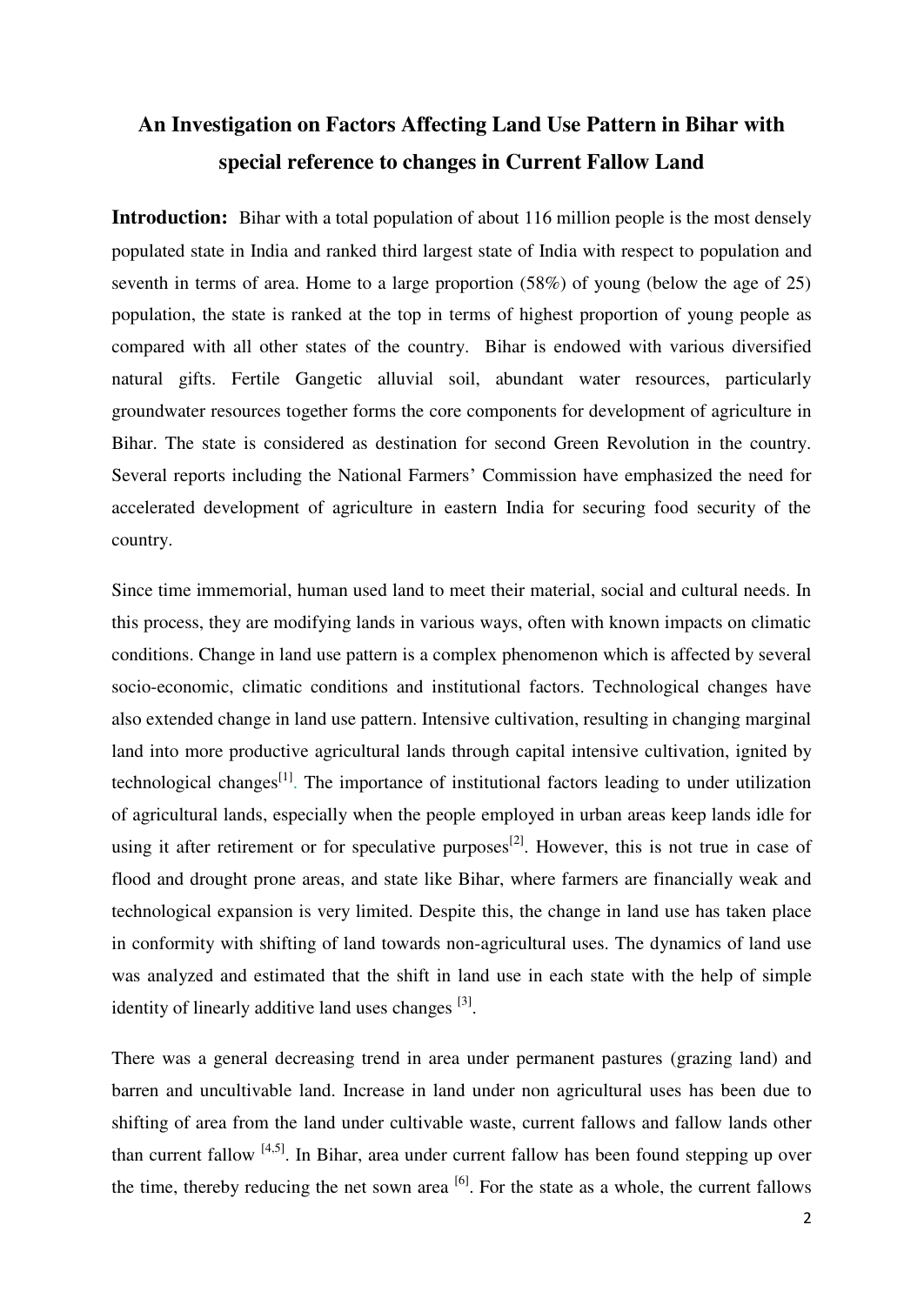rose to 8.61% during the seventies(70s) to 9.40% in eighties (80s) and thereafter, it showed declining at 7.58% & 6.53% during 90s and 2000s, respectively and further, turned out to be up by 7.42% during 2003-13. Shifting of land towards non-agricultural uses and declining net sown area are of great concern for food and nutritional security of the state as well as the nation and world as a whole. Competition between agricultural and non-agricultural sectors for land is intensifying due to growing population pressure on land for food production, shelter and industrial growth. In 1970-71, net sown area was 62.68% which reduces to only 58.46% in 2013-14 whereas land put to non-agricultural uses jumped up from merely 11.77% in 1970-71 to 17.85% in 2013-14. However, the shrinkage in net sown area is not being compensated by increased productivity of crops so as to provide fillip to higher production. Decadal growth performance of fallow lands were found negative in the decades of 70s, 80s and 90s, indicating reduction in fallow lands or conversion of fallow lands to agricultural production purposes as well as for non agricultural purposes like establishment of industries, construction of residential buildings, construction of roads for using the and other infrastructural bases. But in the decades of 2000s and 2003-13, compound growth rates were found positive i.e. 1.49% and 2.21%. In spite of increasing pressure on land, there is also tendency to keep land fallow due to factors like uncertainty of monsoon, poor irrigation facilities, very costly irrigation through diesel pump sets, labour scarcity etc, reminding that all is not well with land management in the state.

Hence, the present investigation is an attempt to study the factors causing changes in land use pattern especially increasing fallow lands, shrinking net sown area and shifting of lands for non-agricultural purposes in the state.

**Materials and Methods:** The present investigation is based on analysis of secondary data on land use pattern at the district and state level. The time series data on land use pattern in all the districts of divided Bihar were compiled from various issues of Bihar Through Figures and Economic Survey of Bihar published by Government of Bihar, Patna for the period 1970- 71 to 2012-13.The dynamics of land use change pattern in various undivided districts of Bihar were analyzed as the time series data over this period was not available for newly created districts. The data for composite districts were compiled by summing up the data for newly carved out districts which were the parts of old districts i.e. undivided districts of Bihar.

**Growth rate estimation:** Compound growth rates for different land use categories for the state were worked out using the log-linear regression equation.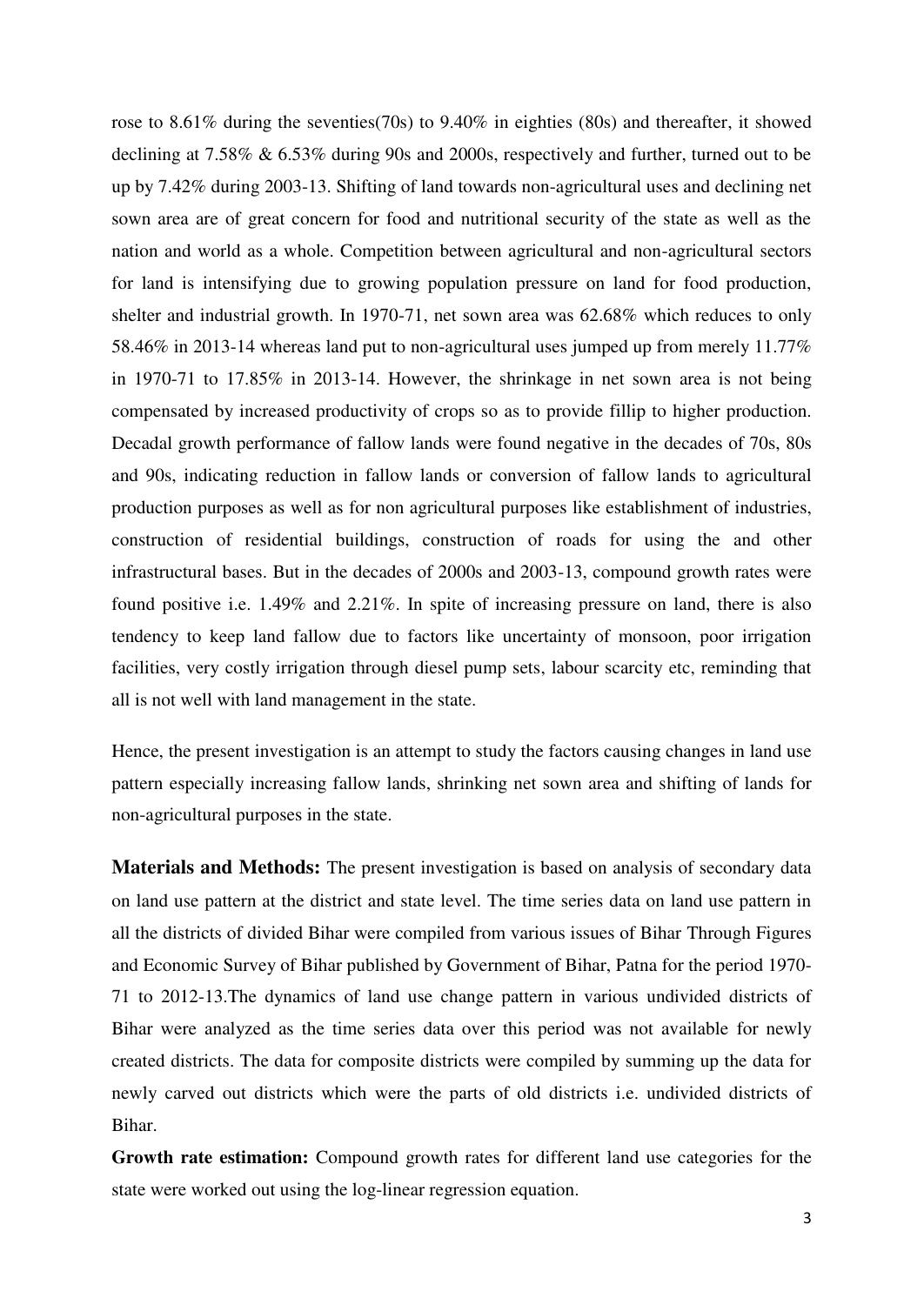**Estimation of Instability Index:** Analysis of instability index is carried out to know the fluctuations or instability in any time series data. First we estimate the parameters of log linear trend line for the variable (Yt) for which instability is to be estimated. If the estimated parameter is statistically significant, the instability index is defined as:

$$
Instability index = CV X \sqrt{1 - R^2}
$$

Where,  $CV = Coefficient$  of variation for time series data and is estimated as:

$$
CV = \frac{SD}{Mean} X 100
$$

Where, SD= standard deviation

If the estimated parameter of regression equation is not significant, then the CV itself is considered as instability index.

**Estimation of Location Coefficient (L):** There are many methods to measure the change in land use pattern. Location coefficient (L) is useful to identify the pattern of distribution of a given categories of land across different regions of the state.

Location co-efficient (L) is estimated as:

$$
L_{ij}\bigg/L_i
$$

$$
L = \frac{L_j}{L_j}\bigg/L_s
$$

Where,  $L_{ii}$  = area of j<sup>th</sup> category of land in i<sup>th</sup> district

 $L_i$  = area of all categories of land in the district

 $L_i$ = area of  $i<sup>th</sup>$  categories of land in the state

 $L<sub>s</sub>=$  area of all categories of land in the state

 A higher value for location coefficient for the district indicates the higher concentration of that particular category of land in that district.

#### **Results and Discussion**

**Changing land use pattern:** Perusal of the Table 1 reveals that marginal increase in forest land from 6.32 to 6.64 percent has been noticed in first four decades i.e. 70s, 80s, 90s and 2000s, after that it was almost constant; the rise in forest land in earlier decades may be due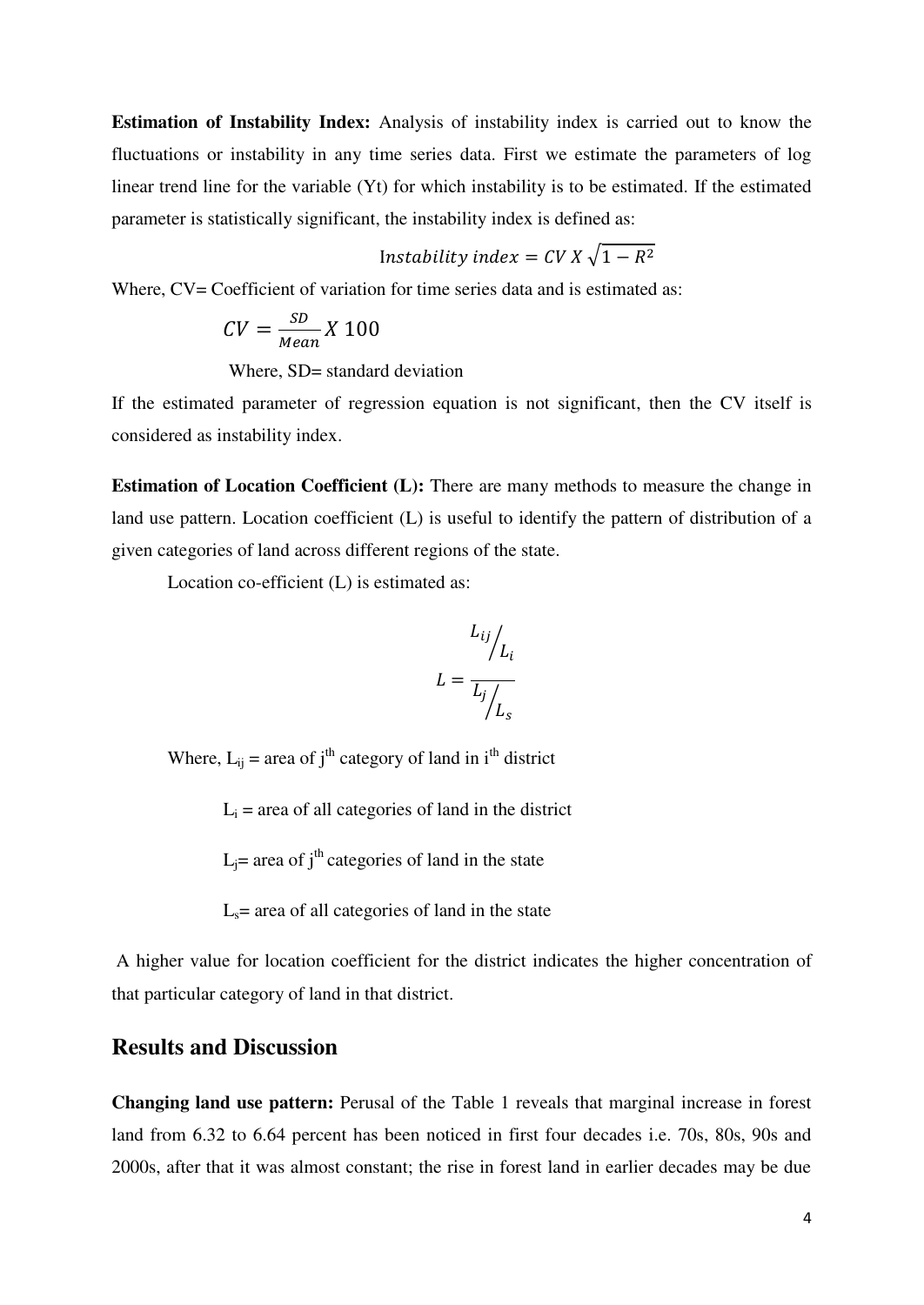to the aforestation of land on large scale to maintain the ecological balance. Other categories of lands such as barren land, culturable waste land and permanent pastures and grazing land have shown decreasing trend. The decreasing trend in these types of land may be on account of fast rise in area under non-agricultural uses, area under tree crops & groves as well as area under fallow lands. Construction of buildings, institutions and set up of factories on large scale are responsible for shift of land towards non-agricultural uses, as this category registered increase over decades i.e. 11.77% in 70s to 17.85% in the recent decade (2003-13). In other words, almost 5% growth in non-agricultural lands has been observed most probably due to developmental activities such as industrialization, infrastructures (road) and dwelling houses for shelter of ever rising population. Land under miscellaneous tree crops and groves revealed rising trend, it's reason may be owing to effort for sensitizing the people towards participation in trees plantation movement by the government/NGOs etc. Further, it was also emphasized through the worldwide consensus of the people regarding climate change, causing erratic rainfall and deterioration in water table. Decreasing trend in other fallow lands and net sown area has also been noticed. Current fallows declined since 70s to 2000s, however the striking feature is that it began to rise since 2000s afterwards. The reasons behind these changes in land categories may be the uncertainty of monsoon, expensive diesel irrigation facilities and fragmentation of lands (motto being nuclear type of families) these all are making cultivation costlier. Now it is very challenging task for policy makers to maximize the income of farming community through continuous declining net sown area. The decadal changes in different categories of lands are presented in Table 1.

**Growth rate:** Compound growth rates for different categories of land use in the state of Bihar have been worked out decade-wise since 1970 to 2013 as well as for the period as a whole (Overall period i.e. 2003-13) and presented in Table 2.

From decadal growth rate analysis of different categories of land, it was observed that net sown area has thoroughly declined at -0.08 per cent per annum. Some categories of land such as barren & unculturable land, culturable waste land, permanent pastures and grazing land as well as fallow land other than current fallow have shown declining trend throughout the study period(1970-2013). These categories of lands may probably have shifted to non-agricultural purposes on one hand and also put and converted to cultivation purposes on the other. As the growth of land use statistics also pointed out the fact that the area under non-agricultural uses has increased constantly throughout the study period at 0.56 percent growth rate per annum (1970-2013). The land under miscellaneous tree crops and groves indicated negative growth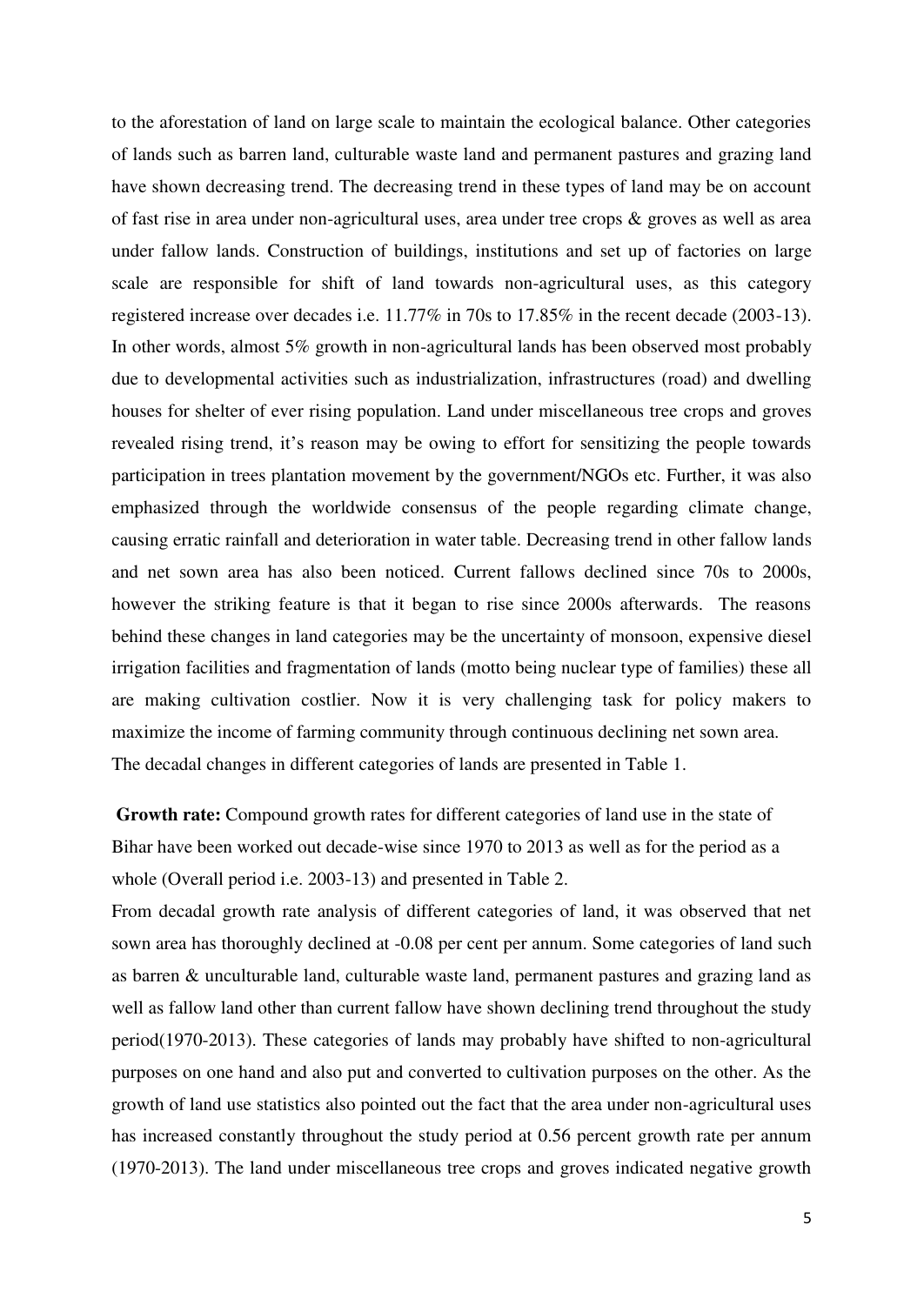in its area during the period of 70s and 80s but its growth turned out to be positive (0.69 percent) during 1990s and it occupied further positive growth during 2000s (0.22%) & 2003- 13 (0.16%). Thus the area under this category scaled up at overall growth rate (0.045%) per annum during overall period (1970-2013). The cultivators may have tempted to diversify their farming, putting more area under high valued crops on one side and also prefer to minimize the risk situation emerging due to climatic change unleashing erratic rainfall and consequently costly diesel irrigation, engulfing the margin of profits in raising season's crops. The analysis also indicated that the current fallow lands have swollen since the period 2000s, evidenced by 1.49 per cent (2000s) & 2.21 percent growth rate per annum. Keeping the land as current fallow may be assigned to the sum total effect of different factors like climatic change resulting in erratic rainfall, deteriorating water table, costly diesel irrigation, costly seeds & fertilizers, application of fertilizes irrespective of soil test, defective implementation of MSP, lack of accessibility to markets, thus finally result in marginal profit in cultivation of crops (paddy & wheat) and also putting the land fallow for the purpose of restoring its capacity/strength in form of soil fertility.

**Instability index:** Instability is a measure of extent of variability or the absence of stability in time series/ secondary data and thus, the instability indices for various land use categories were worked out presented in Table 3. An examination of the table explained the fact that the instability index during overall period 1970-71 to 2012-13 was found the highest (28.7%) for permanent pastures and grazing land, followed by culturable waste land (24.7%), current fallow land (17.0%) and land under miscellaneous tree and groves (14.1%). The decadal instability was found to be comparatively large in permanent pastures and grazing land (66.03%), followed by culturable waste land (48.78%), land under miscellaneous tree crops and groves (21.89%), current fallow land (17.64%) and fallow land other than current fallow (12.5%) during the periods of 80s, 90s and 2000s. However, the instability or variability index during the decades 2002-03 to 2012-13 was observed highest in current fallow category of land (11.8%), followed by fallow land other than current fallow (2.7%). The largest instability consistent in current fallow land during the first decade of the present century was probably due to climate change/global warming causing erratic rainfall. The instability associated with net sown area remained constant throughout the study period.

**Spatial Distribution of Current Fallow Lands in Bihar:** Location coefficients were estimated to examine the spatial dynamics of current fallow lands over the last 32 years across the different districts of the state. The results from the analysis as presented in Table 4 indicated that there has been a sharp increase in the concentration of current fallow lands in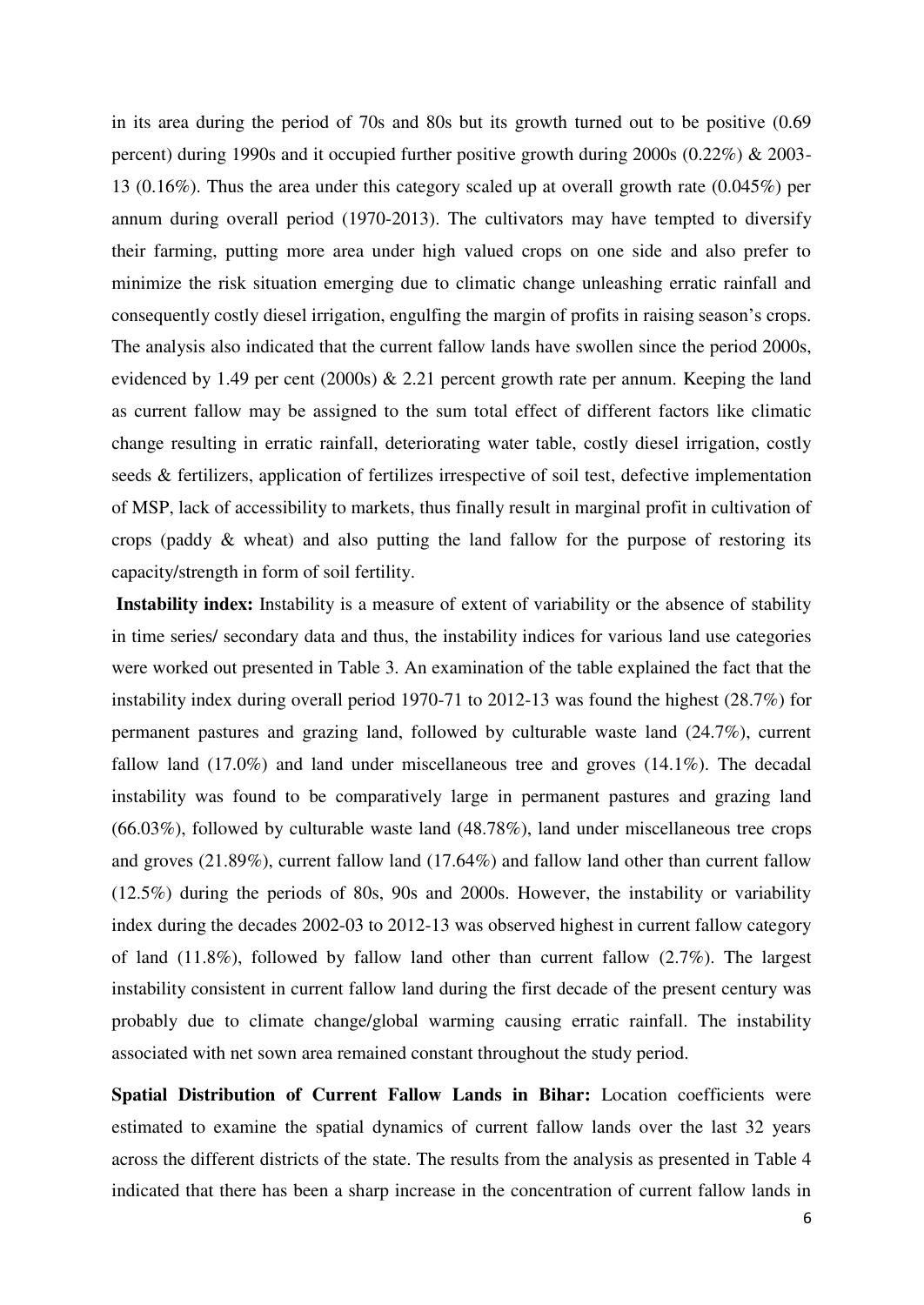Gaya, Patna, Purnea, Munger, Jehanabad and Kishanganj districts and so on, this may probably be due to erratic rainfall and decline in water table in these areas. On the other hand, there has been a reduction in concentration of fallow lands in the districts such as Rohtas, West Champaran, Bhojpur, Saharsa, Madhubani, Muzaffarpur, Katihar, Araria, Sitamarhi, Siwan, Madhepura and Khagaria and so on; where ground water irrigation facilities have improved.

Common lands include barren and unculturable land, culturable waste land, permanent pastures and grazing land and land under miscellaneous trees and groves. The concentration of common land has been witnessed in certain districts like Vaishali, Bhaglpur, Khagaria, Katihar, Begusarai, Saharsa and Munger etc; thus it provides scope for redistribution of common lands to landless poor people so as to enable them to put these lands under efficient use.

Here it may be suggested that there is need of development of groundwater irrigation in the areas where larger concentration of current fallow lands exist so to enable the cultivators to put their fallow lands under proper cultivation.

**Analysis of factors Affecting Current Fallow Lands in Bihar:** Over and again, relooking/analyzing the factual situation, one finds existence of several factors which are responsible for increase in fallow lands. One of the major factors is erratic rainfall, which affect the net sown area thus having a direct bearing on the area under current fallows and other fallows. The other factor may be envisaged as rising labour scarcity and consequently the hike in wage rates thus making cultivation of crop less profitable. It is further contemplated that increase in urban wage rates, expansion in non-farm opportunities and implementation of MNREGA may also result in the transfer of farm labour from agriculture sector, thereby pushing the accumulation of fallow lands. Inadequate capital and nonavailability of timely credit facilities may also result in fallowing of lands

Multiple linear regression analysis was carried out in order to identify the factors affecting the extent of current fallow lands by using secondary data for the period from 1970-71 to 2013-14 for Bihar state and thus, the results of the analysis are presented in Table 5.

The value of  $\mathbb{R}^2$  was estimated to be 0.45 as it refers to goodness of fit of the model. The regression coefficient of independent variable, non-agricultural uses of lands was estimated to be negative (0.483) and non significant. This indicates that there is inverse relation between current fallow lands and land under non-agricultural uses such as buildings, factories, recreation grounds etc. Further, the relation between rainfall and current fallow land was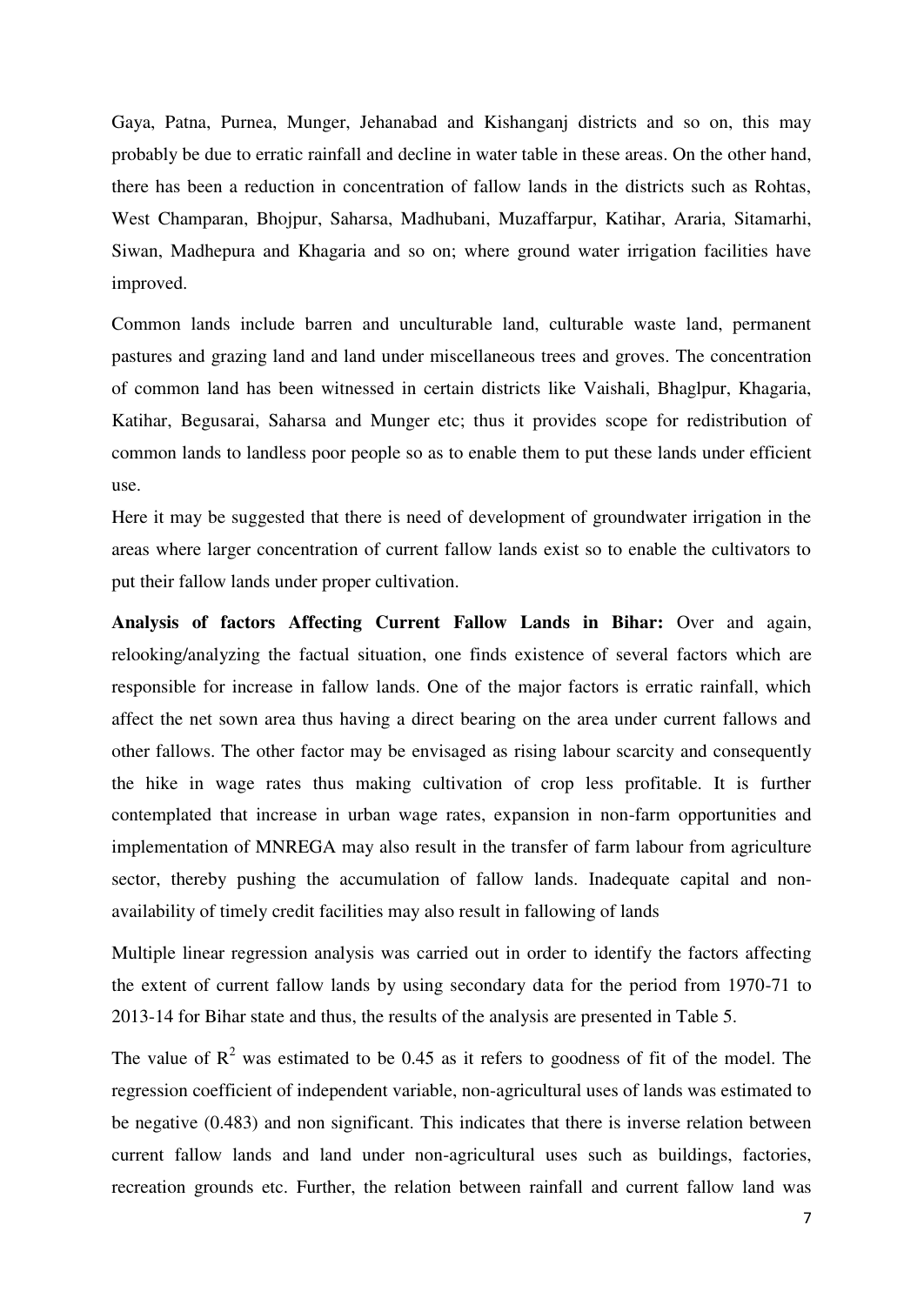found to be negative and significant. The increase in rainfall reduces the current fallow lands significantly. However, from 2001-02 to 2013-14, the trend of monsoon (rainfall) has been found to be erratic, as a result the irrigation has become costly input probably due to more use of diesel operated pump sets. Thus the fact may be pointed out here that the putting more lands under current fallows by cultivators may be due to a very low profit margins in cultivation on account of costly irrigation emanating from erratic rainfall and higher wages of labour arising out of labour scarce situation. Actually the scarcity of labour is owing to diversion of labour to MNREGA scheme and for better employment opportunities in urban areas. Due to the above factors/constraints, the road length led to positive relation with current fallow lands.

**Factors Affecting Common Lands:** The common lands comprise of barren and unculturable lands, culturable waste lands, permanent pastures & grazing land and land under miscellaneous trees and groves. An effort has been made to examine the factors responsible for changes in common lands by using regression analysis with the help of 43 years time series data (from 1970-71 to 2013-14) on common lands and related factors and henceforth the results of the analysis is presented in Table 6.

Out of four independent variables, the regression coefficient of two variables viz. land under non-agricultural uses  $(X_1)$  and road density  $(X_3)$  turned out to be negative and significant for non-agricultural uses and non-significant for road density per thousand populations. This reveals that rise in non-agricultural uses of lands has diminution effect on common lands, while road density did not exert significant impact on common lands. Further, it was interesting to mention here that net sown area and common land showed positive relation, the reason for this may probably be assigned to constant/regular increase in area under tree crops & groves (part of common land) cumulating for want of rainfall/erratic monsoon as well as scarcity of labours, thus resulting/leading to larger cost of production. On the other hand, the population density  $(X_4)$  also emphasized the positive and significant impact on common lands. It may be opined here that a sizeable proportion of population are migrating/ marching to different distant towns metropolitan cities or elsewhere for getting better employment opportunities and thus, owing to this fact that both population density and common lands ascertained positive relation despite increase in population density.

**Conclusions:** Conclusion may be drawn from the ongoing discussion that the net sown area in the state has continuously declined over the period under study. For further raising the income of cultivators, the only option is available to raise the cropping intensity or increase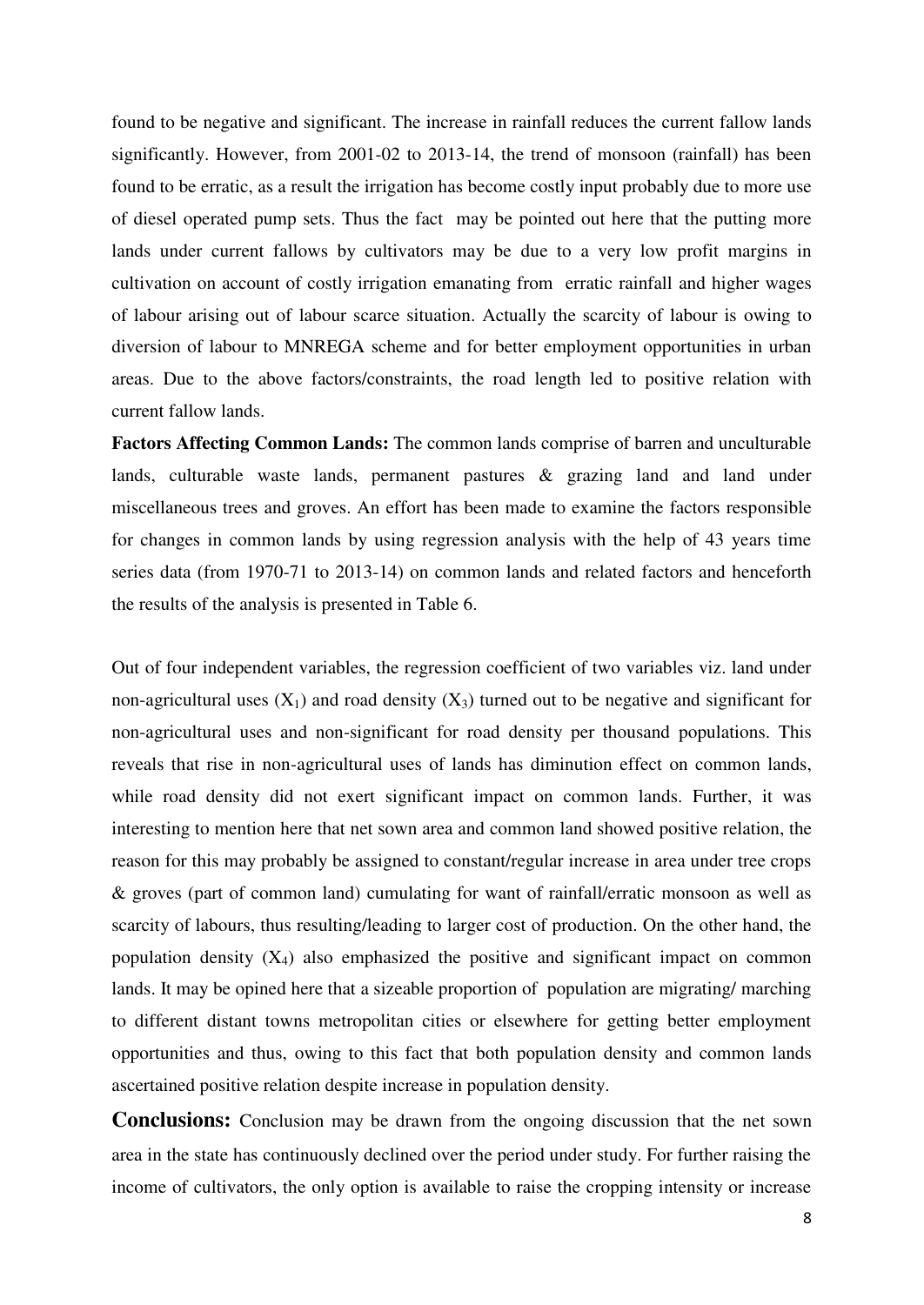the area under crops more than once. In other words, it is possible through proper utilization of decreasing land availability. Rapid growth in area under non-agricultural uses has been observed for the purpose of settlement of ever-rising population and developmental activities. The most striking feature concerning the land use pattern in the state is that the current fallow land has escalated during the first study period of the present century (2001 to 2013-14). The reason for escalation in the current fallows may probably be given to a very low profit margin accruing in the cultivation of crops, probably due to erratic rainfall, higher wages of labour arising out of diversion of labour to MNREGA and for better employment opportunities in urban areas.

The rainfall has been found to be the most important determinant for current fallow lands, however, during the recent period (present century) the current fallow land registered increasing trend probably on account of erratic rainfall. On the other hand, the hypothesis is that the road length should have negative relation with current fallow but surprisingly the current fallows have developed positive and significant relation with road length, despite the increase in road length in the state this may probably be due to poor marketing facilities for the produce as well as migration of labour from the state to other states. The most important factor affecting the common lands has been identified as non-agricultural uses of land. The other factor population density showed positive and significant impact on common lands; it is perhaps due to migration of sizeable proportion of population to the other distant metropolitan cities and towns in the quest of better employment/ jobs.

It may be matter of policy implications that the currently rising tenency of current fallow lands may be discouraged or reduced or in other words, it may be put under best use i.e. for profitable cultivation through use of comparatively cheap source of irrigation i.e. electric or solar energy operated pump sets in lieu of diesel operated pumping system (more costly). It warrants some changes in policy that diversion of labour to MNREGA may be utilized in agriculture i.e. for cultivation purposes so that the higher wages created by shortage of labour may be neutralized and thus as a result, it may help to reduce the cost of production of growing crops.

**Acknowledgement:** The paper is drawn from the ICAR Social Science Network Project "Regional Crop Planning for Improving Resource Use Efficiency and Sustainability" funded by NIAP, New Delhi

#### **References**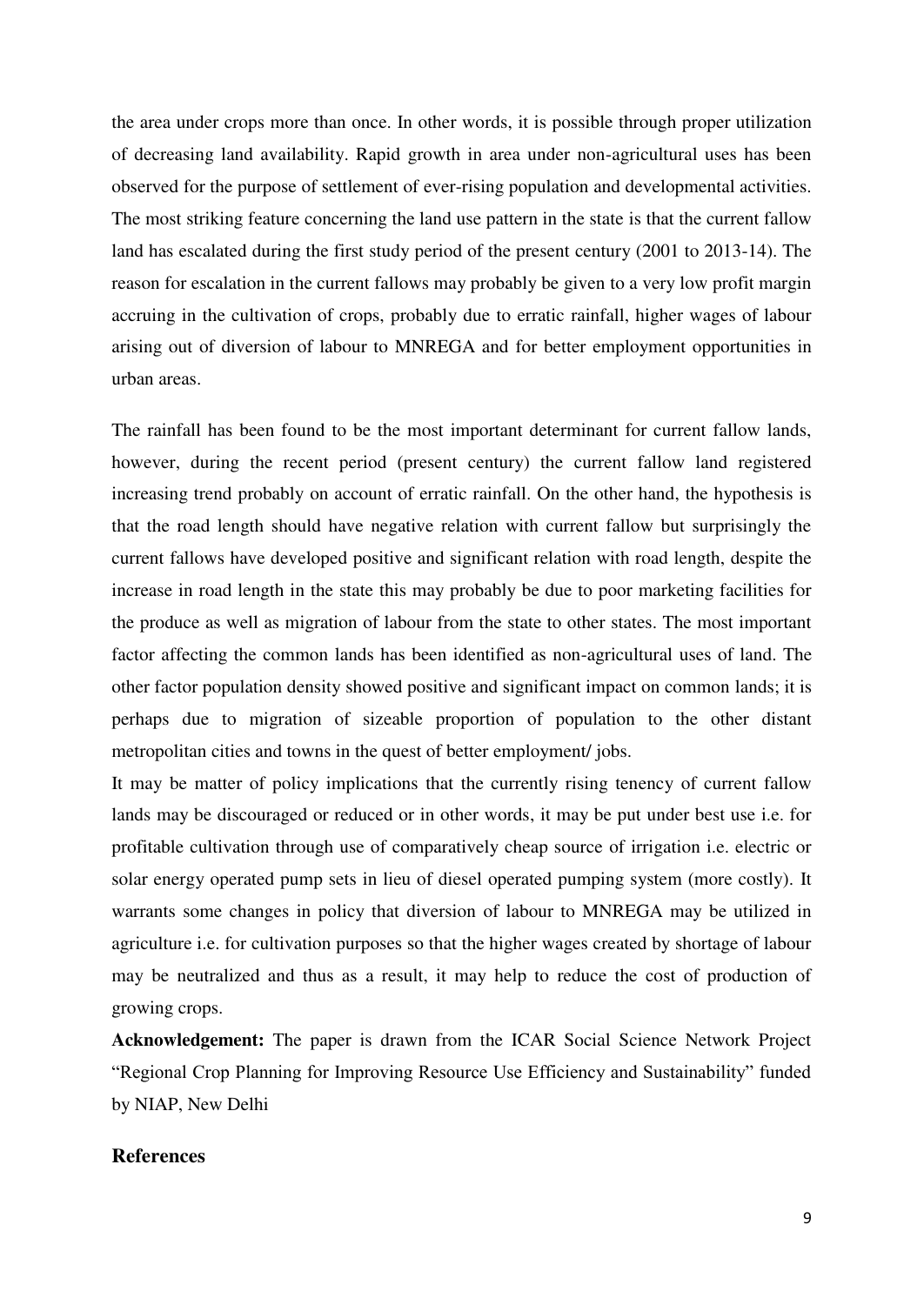- Ramasamy C., Balasubramanian, R. and Sivakumar, S.D. Dynamics of Land Use Pattern with Special Reference to fallow lands-An Empirical Investigation in Tamil Nadu, *Indian Journal of Agricultural Economics* Vol 60 No. 4 Oct-Dec.:( 2005)
- Nadkarni, M.V. and Deshpande R.S. Under-utilization of Land- Climatic or Institutional Factors. *Indian Journal of Agricultural Economics* Vol 34 No. 2 April-June pp 1- 16: (1979)
- Pandey, V.K. and Tiwari, S.K. Some Ecological Implications of Land Use Dynamics in Uttar Pradesh", *Indian Journal of Agricultural Economics* Vol 42 No. 3 July-Sept.:( 1987)
- Sharma, U.K. and Pandey, V. K. Dynamics of Land Use in Different States of India", *Agricultural Research Review,* Vol. 5 No. 1, January-June.:( 1992).
- Subramanian, S.R, Krishnamurthy, S. and Nasurudeen P. Perspective Plan for Land Use in Tamil Nadu", Department of Agricultural Economics, Tamil Nadu Agricultural University, Coimbatore: (1994)
- Singh, P. and Vashist, A.K. Dynamics of Land use Pattern in Bihar, *Agricultural Situation in India* Vol 53 No. 11 February: ( 1997)
- Sinha, D.K.; Ahmad, Nasim and Singh, K.M. Changes in Land Use Pattern in Bihar: A Zonewise Analysis, *Agricultural Situation in India* Vol 73 No.12 March: (2017)
- Sinha, D.K.; Ahmad, Nasim and Singh, K.M. Shrinking Net Sown Area: An Analysis of changing Land use pattern in Bihar, *Journal of AgriSearch*, Vol. 3 No.4, 2016 pp. 238-243, DOI: 10.21921/jas.v3i4.6709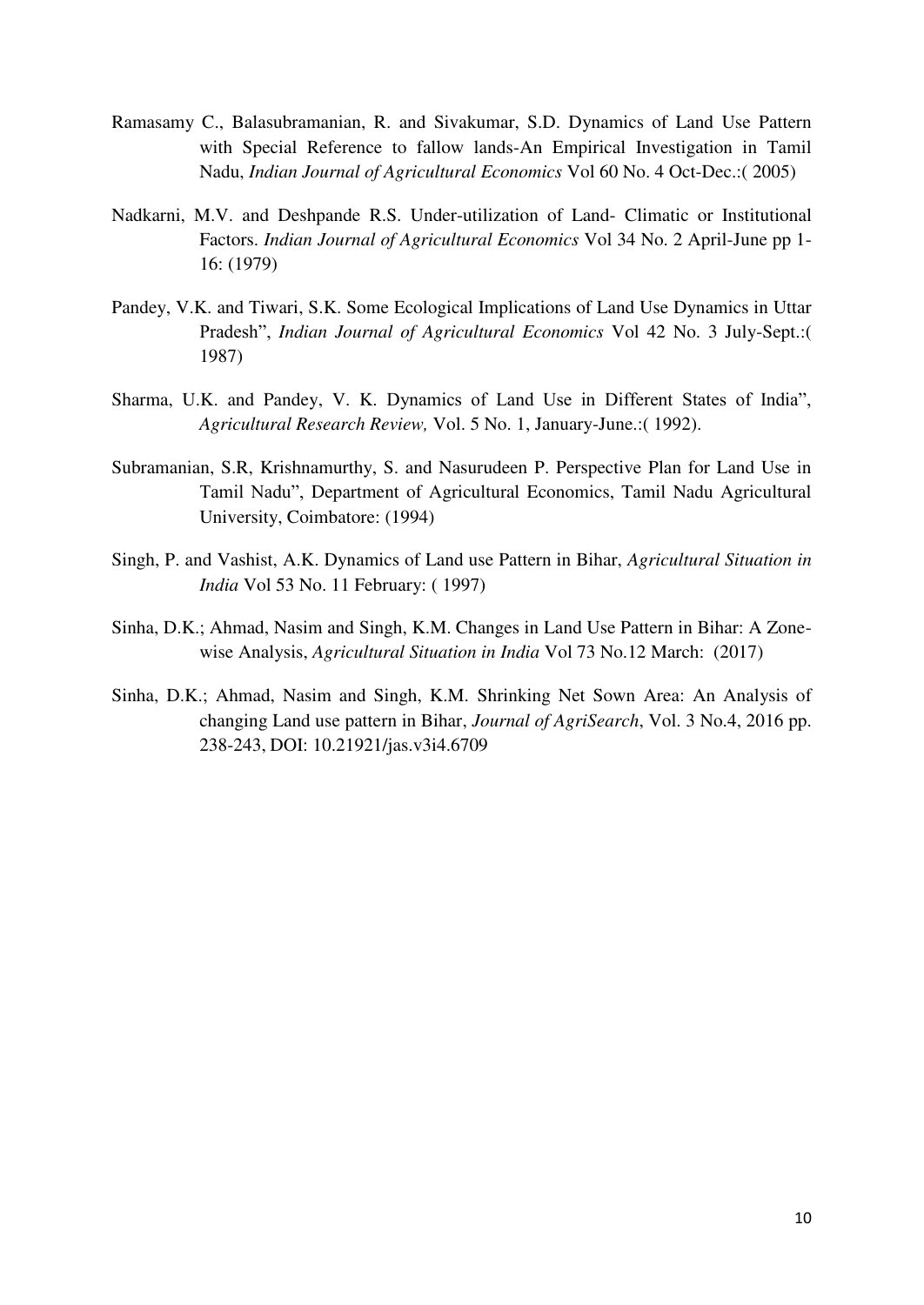#### Table 1: Share of different land use categories to total geographical area in Bihar

#### (Averages for the respective decades)

(0.44)

182.13 (1.95)

206.60 (2.21)

(8.61)

(37.32)

(62.68)

| Sl. No. | Particulars                       | 1970s    | 1980s    | 1990s    | 2000s     | 2003-13   |
|---------|-----------------------------------|----------|----------|----------|-----------|-----------|
| 1.      | Reporting area                    | 9359.76  | 9359.76  | 9359.76  | (9359.76) | (9359.76) |
|         |                                   | (100.00) | (100.00) | (100.00) | (100.00)  | (100.00)  |
| 2.      | Forest area                       | 591.75   | 607.85   | 616.45   | 621.12    | 621.64    |
|         |                                   | (6.32)   | (6.49)   | (6.59)   | (6.64)    | (6.64)    |
| 3.      | Barren and unculturable area      | 455.21   | 439.04   | 437.34   | 434.97    | 433.54    |
|         |                                   | (4.86)   | (4.69)   | (4.67)   | (4.65)    | (4.63)    |
| 4.      | Land put to non-agricultural uses | 1101.71  | 1335.91  | 1539.19  | 1651.98   | 1670.71   |
|         |                                   | (11.77)  | (14.27)  | (16.44)  | (17.65)   | (17.85)   |
| (a)     | Land area                         | 870.35   | 1056.83  | 1217.41  | 1291.42   | 1311.76   |
|         |                                   | (9.30)   | (11.29)  | (13.01)  | (13.80)   | (14.01)   |
| (b)     | Permanent water area              | 156.77   | 179.78   | 196.92   | 207.39    | 207.39    |
|         |                                   | (1.67)   | (1.92)   | (2.10)   | (2.22)    | (2.22)    |
| (c)     | Temporary water area              | 74.58    | 99.30    | 124.86   | 153.16    | 151.46    |
|         |                                   | (0.80)   | (1.06)   | (1.33)   | (1.64)    | (1.62)    |
| 5.      | Culturable waste land             | 107.50   | 77.75    | 59.30    | 45.81     | 45.48     |
|         |                                   | (1.15)   | (0.83)   | (0.63)   | (0.49)    | (0.49)    |
| 6.      | Permanent pastures & grazing land | 41.57    | 33.80    | 22.14    | 17.12     | 16.49     |
|         |                                   |          |          |          |           |           |

(0.36)

167.39 (1.79)

205.29 (2.19)

880.20 (9.40)

3557.23 (40.04)

5612.50 (59.96)

(0.24)

226.19 (2.42)

167.56 (1.79)

709.81 (7.58)

3777.98 (40.36)

5576.99 (59.58)

(0.18)

238.86  $(2.55)$ 

127.87 (1.37)

611.26 (6.53)

3788.48 (40.48)

5571.08  $(59.52)$ 

(0.18)

242.13  $(2.59)$ 

124.08 (1.33)

694.32 (7.42)

3887.90 (41.54)

5471.67 (58.46)

(Area '000 ha)

*Figures in parentheses indicate percentage value* 

9. Current fallow 806.19

10. Total unculturable land(2 to 9) 3492.66

11. Net area sown 5867.10

7. Land under misc. tree crops &

8. Fallow land other than current

groves

fallow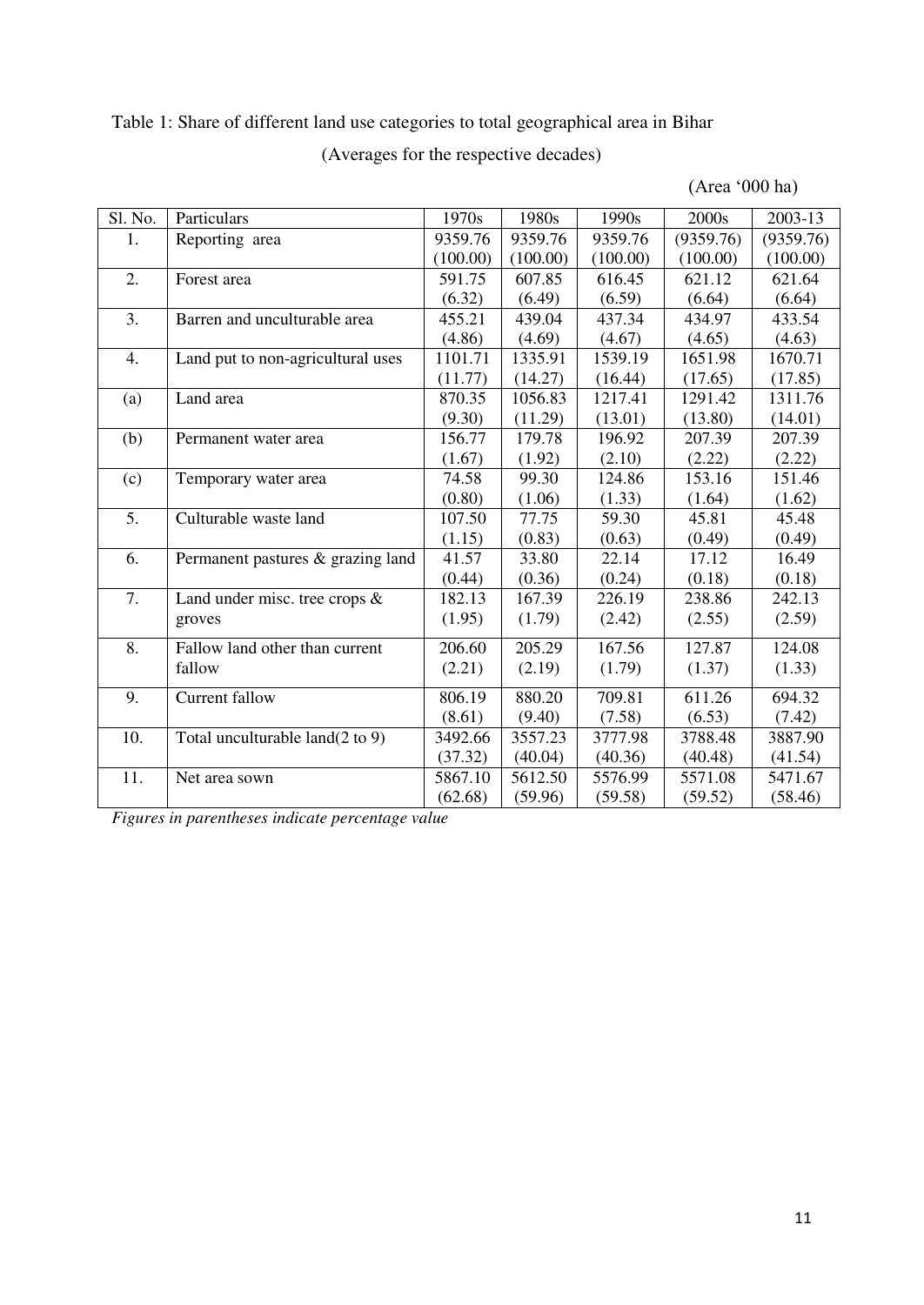| (Decadal Compound Growth Rate) |                                          |           |           |          |                          |          |           |  |
|--------------------------------|------------------------------------------|-----------|-----------|----------|--------------------------|----------|-----------|--|
| Sl No.                         | Particulars                              | 1970s     | 1980s     | 1990s    | 2000s                    | 2003-13  | 1970-2013 |  |
| 1.                             | Reporting area                           |           |           |          | $\overline{\phantom{0}}$ |          |           |  |
| 2.                             | Forest land                              | $-0.15$   | 0.08      | 0.00     | 0.02                     | $0.00*$  | $0.06*$   |  |
| 3.                             | Barren unculturable land                 | $-0.37**$ | 0.06      | $-0.02$  | $-0.06*$                 | $-0.06*$ | $-0.06*$  |  |
| 4.                             | Land put to non-agricultural uses        | $0.48*$   | $1.26*$   | $0.69*$  | $0.11*$                  | $0.20*$  | $0.56*$   |  |
| (a)                            | Land area                                | $0.48*$   | $1.28*$   | $0.51*$  | $0.16*$                  | $0.27*$  | $0.55*$   |  |
| (b)                            | Permanent water area                     | $0.48*$   | $1.27*$   | $0.65*$  | 0.00                     | $0.00*$  | $0.38*$   |  |
| (c)                            | Temporary water area                     | $0.49*$   | $0.94*$   | $2.56*$  | $-0.15*$                 | $-0.18*$ | $0.96*$   |  |
| 5.                             | Culturable waste land                    | 0.10      | $-1.13$   | $-1.41*$ | $-0.10*$                 | $-0.09*$ | $-1.13*$  |  |
| 6.                             | Permanent pastures & grazing<br>land     | $-1.38*$  | $-3.79$   | $-2.07*$ | $-0.61*$                 | $-0.66*$ | $-1.26*$  |  |
| 7.                             | Land under Misc. trees $\&$ groves       | $-0.86*$  | $-0.55$   | $0.69*$  | $0.22*$                  | $0.16*$  | $0.45*$   |  |
| 8.                             | Fallow land other than current<br>fallow | $-0.53$   | 0.24      | $-1.70*$ | $-0.63*$                 | $-0.43*$ | $-0.71*$  |  |
| 9.                             | Current fallow                           | $-0.22$   | $-1.38**$ | $-1.23$  | 1.49**                   | $2.21*$  | $-0.33*$  |  |
| 10.                            | Total unculturable land (2 to 9)         | $-0.06$   | 0.09      | $-0.02$  | $0.37*$                  | $0.41*$  | $0.12*$   |  |
| 11.                            | Net area sown                            | 0.03      | $-0.06$   | 0.03     | $-0.26*$                 | $-0.29*$ | $-0.08*$  |  |

Table 2: Compound growth rate of different land use categories in Bihar

\*  $&$ \*\* significant at 1% and 5% probability level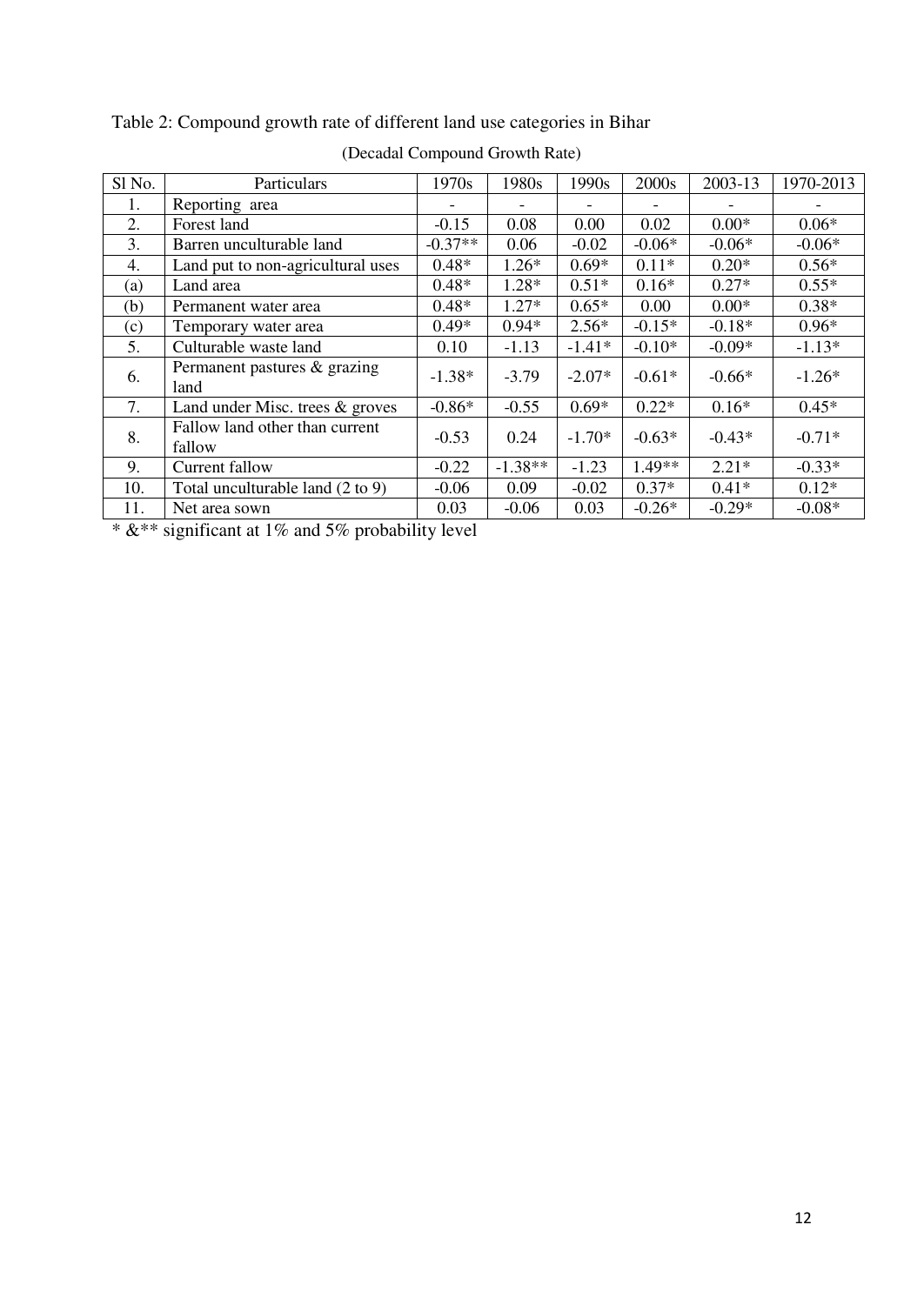| S1. |                                            | 1970-71  | 1980-81  | 1990-91  | 2000-01  | 2002-03     | 1970-71     |
|-----|--------------------------------------------|----------|----------|----------|----------|-------------|-------------|
| No. | Particulars                                | to 1979- | to 1989- | to 1999- | to 2009- | to $2012$ - | to $2012$ - |
|     |                                            | 80       | 90       | 2000     | 10       | 13          | 13          |
| 1.  | Reporting area                             |          |          |          |          |             |             |
| 2.  | Forest land                                | 1.8      | 1.09     | $\Omega$ | 0.26     | 0.0         | 1.3         |
| 3.  | Barren unculturable land                   | 2.7      | 1.74     | 0.42     | 0.3      | 0.2         | 2.1         |
| 4.  | Land put to non-agricultural uses          | 1.3      | 2.4      | 1.0      | 0.5      | 0.6         | 4.5         |
| (a) | Land area                                  | 1.2      | 2.2      | 1.2      | 0.7      | 0.7         | 4.4         |
| (b) | Permanent water area                       | 1.3      | 3.2      | 1.9      | $\Omega$ | $0.0\,$     | 4.5         |
| (c) | Temporary water area                       | 1.3      | 3.7      | 5.4      | 0.6      | 0.6         | 8.3         |
| 5.  | Culturable waste land                      | 2.8      | 48.78    | 7.8      | 0.1      | 0.1         | 24.7        |
| 6.  | Permanent pastures & grazing<br>land       | 3.3      | 66.03    | 10.2     | 1.9      | 1.8         | 28.7        |
| 7.  | Land under misc. tree crops $\&$<br>groves | 2.0      | 21.89    | 2.8      | 0.5      | 0.2         | 14.1        |
| 8.  | Fallow land other than current<br>fallow   | 6.68     | 12.5     | 3.4      | 2.3      | 2.7         | 9.9         |
| 9.  | Current fallow land                        | 11.39    | 10.9     | 17.64    | 12.8     | 11.8        | 17.0        |
| 10. | Total unculturable $land(2 to 9)$          | 3.2      | 2.85     | 3.08     | 2.2      | 2.3         | 3.4         |
| 11. | Net area sown                              | 1.9      | 1.91     | 1.98     | 1.5      | 1.7         | 2.3         |

### Table 3: Instability index for land use pattern in Bihar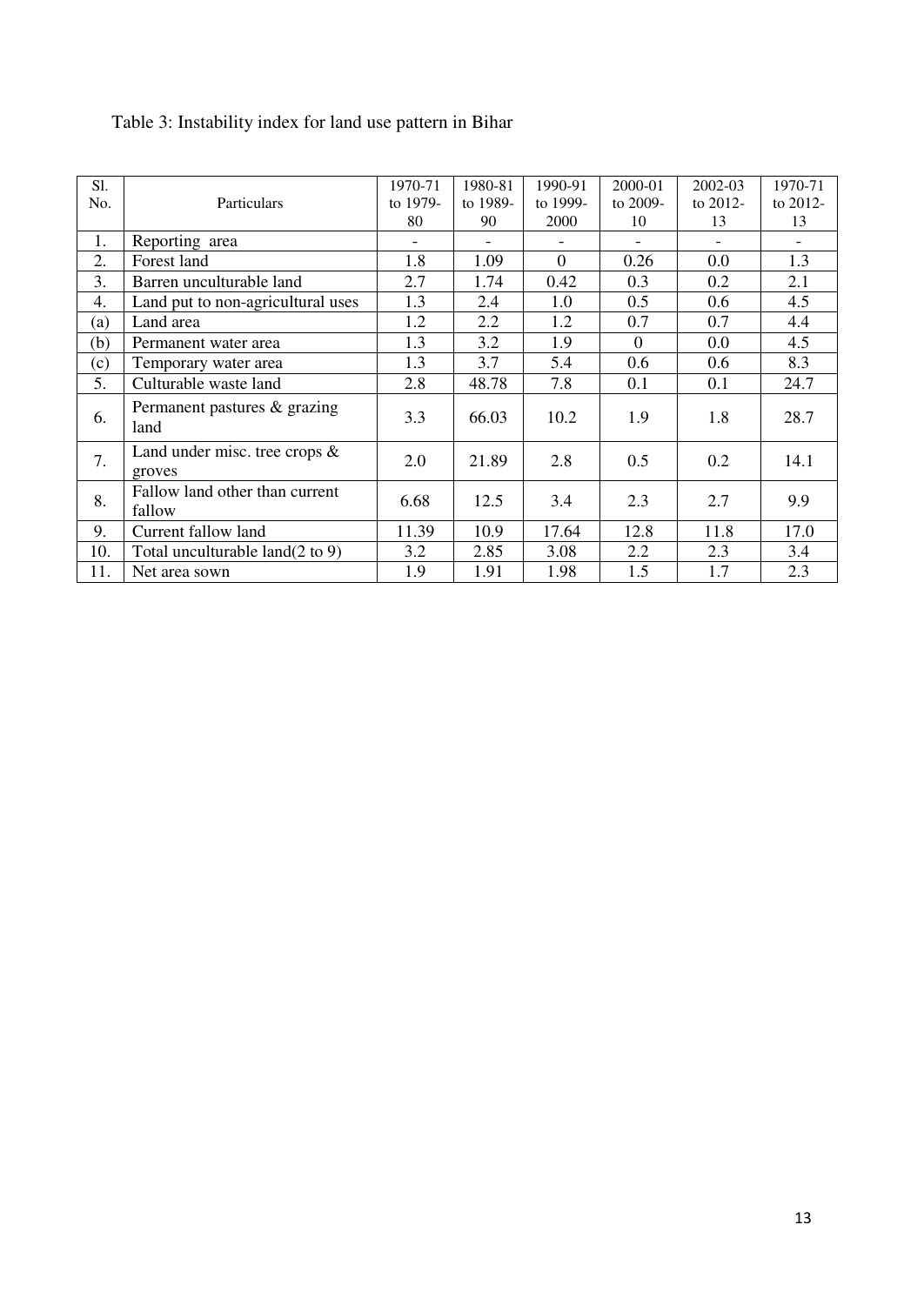| Sl. |                | Location coefficient for Current |                          |         | Location coefficient for |                          |         |  |
|-----|----------------|----------------------------------|--------------------------|---------|--------------------------|--------------------------|---------|--|
| No. | Districts      | 1990-91                          | fallow land<br>1999-2000 | 2012-13 | 1990-91                  | common land<br>1999-2000 | 2012-13 |  |
| 1.  | Rohtas         | 0.66                             | 0.46                     | 0.34    | 0.70                     | 0.72                     | 0.74    |  |
| 2.  | Munger         | 1.34                             | 2.70                     | 2.03    | 1.39                     | 1.44                     | 1.30    |  |
| 3.  | Bhagalpur      | 1.17                             | 0.42                     | 1.06    | 2.00                     | 2.05                     | 2.07    |  |
| 4.  | Gaya           | 2.04                             | 3.14                     | 3.09    | 0.93                     | 0.93                     | 0.94    |  |
| 5.  | West Champaran | 0.55                             | 0.21                     | 0.09    | 0.86                     | 0.31                     | 0.31    |  |
| 6.  | East Champaran | 0.64                             | 0.36                     | 1.22    | 0.84                     | 1.03                     | 1.05    |  |
| 7.  | Bhojpur        | 0.84                             | 0.49                     | 0.41    | 0.36                     | 0.39                     | 0.41    |  |
| 8.  | Saharsa        | 0.65                             | 0.23                     | 0.21    | 1.65                     | 1.29                     | 1.31    |  |
| 9.  | Madhubani      | 1.00                             | 1.42                     | 0.28    | 0.65                     | 0.95                     | 1.00    |  |
| 10. | Aurangabad     | 2.25                             | 2.66                     | 1.59    | 0.73                     | 0.74                     | 0.75    |  |
| 11. | Patna          | 1.22                             | 0.47                     | 2.51    | 0.64                     | 0.58                     | 0.57    |  |
| 12. | Muzaffarpur    | 0.77                             | 1.14                     | 0.33    | 0.79                     | 0.89                     | 0.93    |  |
| 13. | Purnea         | 1.73                             | 2.15                     | 2.32    | 0.94                     | 0.90                     | 0.90    |  |
| 14. | Kathihar       | 1.60                             | 1.66                     | 0.35    | 1.37                     | 1.81                     | 1.48    |  |
| 15. | Araria         | 1.22                             | 0.64                     | 0.31    | 0.80                     | 1.13                     | 1.16    |  |
| 16. | Sitamarhi      | 0.80                             | 0.61                     | 0.15    | 0.74                     | 0.90                     | 1.01    |  |
| 17. | Saran          | 1.03                             | 0.46                     | 1.54    | 1.33                     | 1.26                     | 1.28    |  |
| 18. | Samastipur     | 0.44                             | 0.17                     | 0.59    | 0.89                     | 0.57                     | 0.59    |  |
| 19. | Dahrbhanga     | 1.43                             | 0.45                     | 1.03    | 0.73                     | 0.67                     | 0.70    |  |
| 20. | Nawada         | 0.40                             | 0.74                     | 1.24    | 0.76                     | 0.69                     | 0.71    |  |
| 21. | Nalanda        | 0.19                             | 0.39                     | 1.45    | 0.12                     | 0.13                     | 0.14    |  |
| 22. | Siwan          | 0.31                             | 0.57                     | 0.04    | 0.83                     | 1.01                     | 1.04    |  |
| 23. | Gopalganj      | 0.07                             | 0.23                     | 0.31    | 0.90                     | 0.88                     | 0.91    |  |
| 24. | Vaishali       | 0.50                             | 0.79                     | 0.17    | 2.14                     | 2.12                     | 2.16    |  |
| 25. | Kishanganj     | 1.23                             | 0.95                     | 1.60    | 1.27                     | 1.17                     | 1.20    |  |
| 26. | Begusarai      | 0.37                             | 0.63                     | 0.44    | 1.49                     | 1.43                     | 1.46    |  |
| 27. | Madhepura      | 1.10                             | 0.18                     | 0.36    | 0.73                     | 0.75                     | 0.78    |  |
| 28. | Jehanabad      | 0.52                             | 1.69                     | 1.92    | 0.58                     | 0.64                     | 0.61    |  |
| 29. | Khagaria       | 1.87                             | 0.73                     | 0.53    | 1.53                     | 1.45                     | 1.49    |  |

Table 4: Dynamics of spatial distribution of current fallow lands and common lands in Bihar